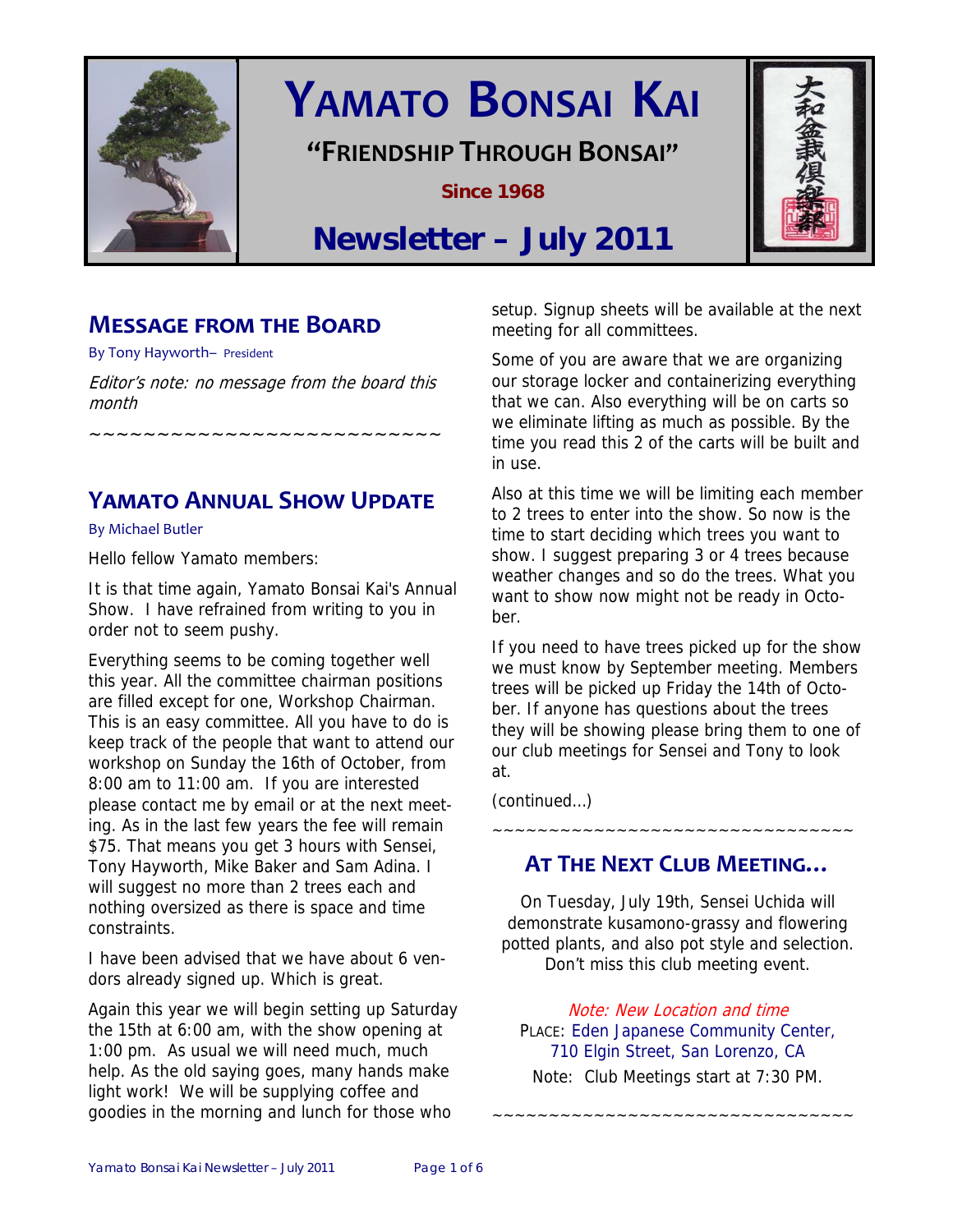I thank you all ahead of time for all the work that has and will be done to make this our best show yet.

Please contact me with any questions or suggestions:

~~~~~~~~~~~~~~~~~~~~~~~~~~~~~~~~

Mike Butler

510-917-3592

#### mbutler639@sbcglobal.net



#### **Meeting Location Reminder**

Our monthly club meetings are now held at the Eden Japanese Community Center. The location address is 710 Elgin Street San Lorenzo.



## **SENSEI UCHIDA'S NOTES**

#### By Johnny Uchida – Club Sensei

Dear Member, how are you doing? You know in only 3 months our show will happen-Oct 15-16. Are you ready? Almost any type of bonsai can go to the show, any trees are OK. They are your trees, so if you like it the best and think that it's good enough for the show, then just bring it in then we take a look.

40 years ago we could take any 3 trees to the show because there's no other competition. But now almost everyone has a very good eye for bonsai. So for the next three months do your best.

This month we are going to discuss kusamono bonsai. It is not tree bonsai, just small flowering plants. And the next 2 months is show preparation. So if you think your trees are good enough just bring them in so we can discuss it. Please be ready, the next 2 meetings are very important. We will try and do our best.

~~~~~~~~~~~~~~~~~~~~~~~~~~~~~~~~~~~~~

See you at the next meeting.

#### **THIS JUST IN** By Noah Hanna



Yamato Sensei Johnny Uchida was profiled in the July/August issue of Golden Statements magazine. Cheryl Petty documented her visit to Sensei at Grove Way Nursery for her BonsaiBabe Travel Log feature and included historical background of Sensei's many accomplishments in bonsai.

Make sure you check it out. Copies may still be available at Grove Way Nursery, for those with Internet connections you can also view the magazines online at the link below.

~~~~~~~~~~~~~~~~~~~~~~~~~~~~~~~~~~~~~

http://www.gsbf-bonsai.org/gsbfmag.html

**SACBC ANNUAL BAZAAR** By Noah Hanna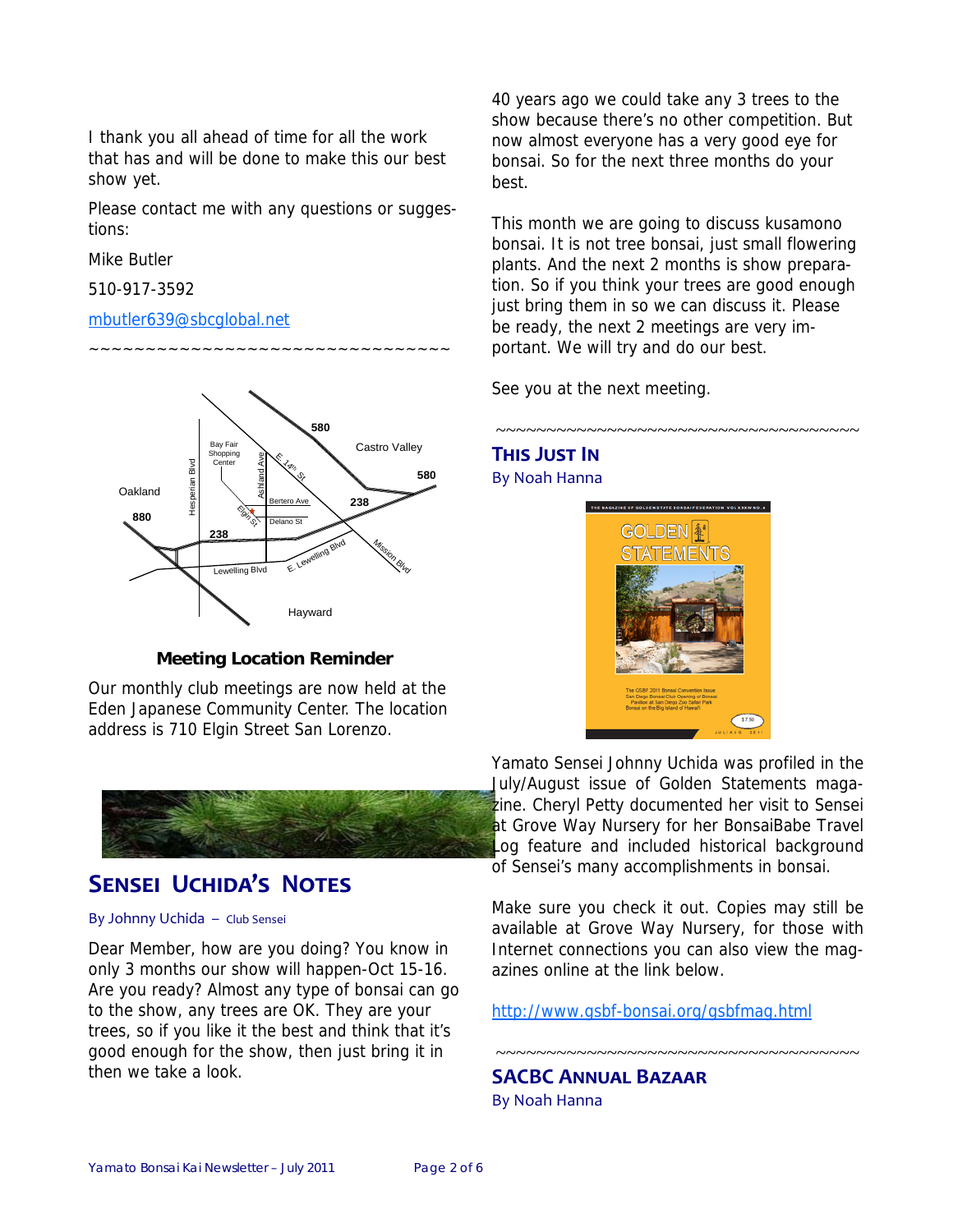Here are some photos from the Southern Alameda County Buddhist Church's annual bazaar. The day I was there featured bonsai demonstrations by Tony Hayworth and Mike Butler demonstrated a rock planting the next day. If you have not been here before, I recommend it as a fun way to spend a warm summer day.

Thanks to Tony and Mike for volunteering their time and helping to promote the art of bonsai.











~~~~~~~~~~~~~~~~~~~~~~~~~~~~~~~~~~~~

## **GSBF CALENDAR OF EVENTS**

(For a more complete list, please refer to Golden Statements calendar of events or visit the web site at www.gsbf-bonsai.org).

Some nearby scheduled events are:

#### **August 16 Ross, California**

Marin Bonsai Club: Annual Auction: Marin Art and Garden Center, Livermore Room, 50 Sir Frances Drake Blvd. Viewing at 7PM and auction starts at 7:30PM. Specimen bonsai, pre- bonsai and everything in between, along with pots and other bonsai related items will be auctioned. For more information please contact Craig Thompson, 415-472-6685 or craigethompson@hotmail.com

#### **August 27-28 Santa Rosa, California**

Redwood Empire Bonsai Society (REBS): 28th Annual Show at the Veteran's building, 1351 Maple Avenue. Hours are Saturday from 10AM-5PM and Sunday from 10AM-4PM. There will be 200 trees on display, a large vendor area, a members sales room, a demonstration by Kathy Shaner at 1:30PM each day and a benefit drawing and silent auction. Admission and parking are free. Contact Bob Shimon at shimon@mcn.org or 707-884-4126 for additional information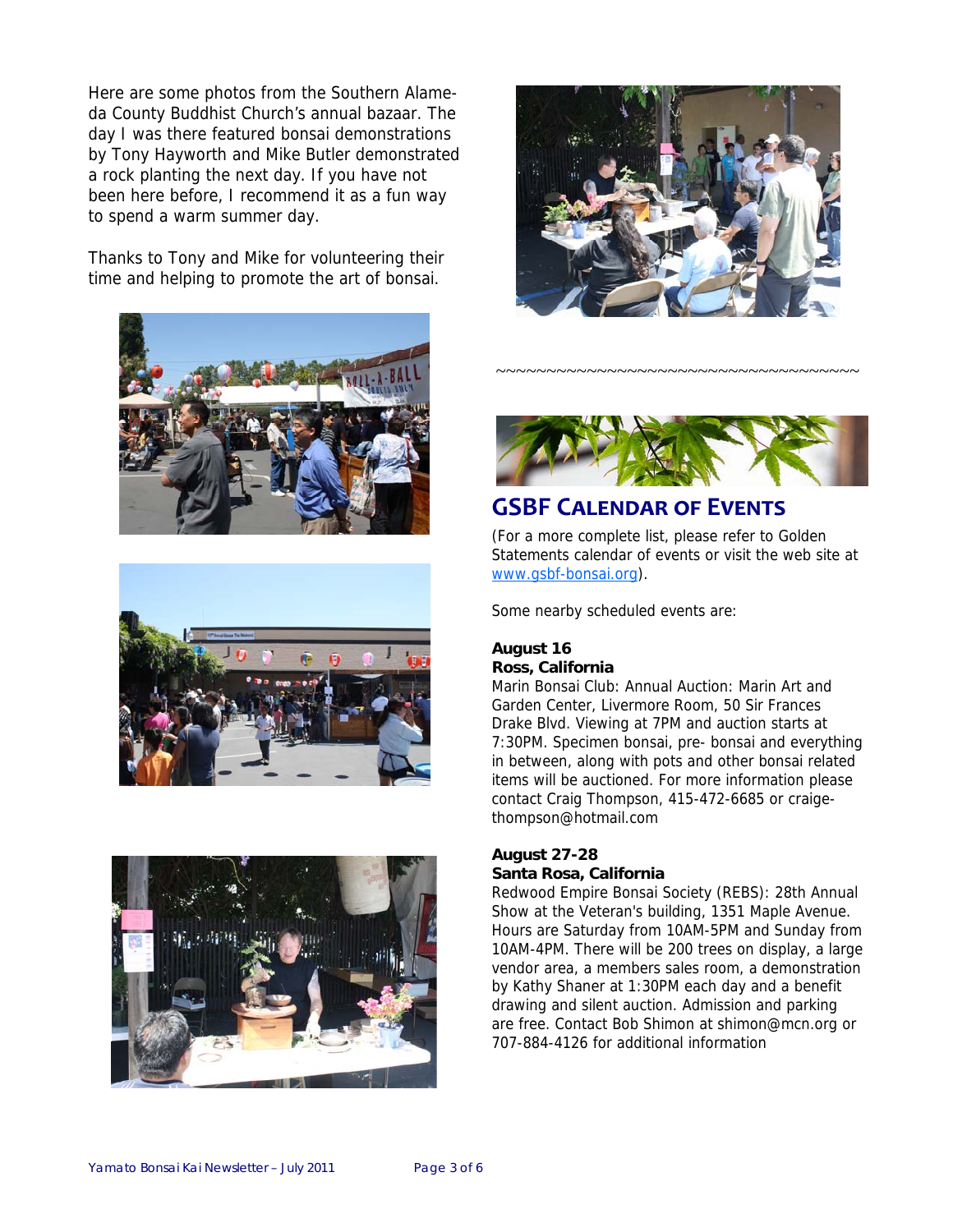#### **September 18 San Mateo, California**

San Mateo Bonsai Club: 48th Annual Bonsai Show at the San Mateo Gardeners Association Hall, 503 E. 5th Avenue. Hours are 10AM-5PM. Demonstration at 2PM. Bonsai sale. Free admission. For more information contact Sam Tachibana, 650-548-9470.



## **YAMATO CLASSIFIEDS**

**Pre-Bonsai and Bonsai - For Sale** – Tony Hayworth has many bonsai and pre-bonsai material for sale… including some large landscape sized bonsai styled trees. These would make great focal points for any landscape or yard redo projects that you may be planning. I am overstocked and want to move this material to a good home. Is that you?

I have a few pots for cheap also.

Contact Tony Hayworth early for best selection.

Phone: 510-471-9238 or bonsaicho@comcast.net

#### **Bonsai for Sale**

I am in the process of paring down my bonsai collection to make it more manageable and focus on a few of my favorite trees. I currently have 4 trees for sale, email me if you have questions or want pictures of any of them.

- 1. Large Utah juniper-approx. 3ft tall by 3ft wide in an 18 gal. tub. I dug this up in Nevada early 2010, it recovered nicely and has lots of new growth. Price is negotiable, email me for pictures.
- 2. Japanese hornbeam group planting in a glazed pot. Probably my nicest group planting, done with trees from Grove Way, you can see it at Grove Way Nursery.
- 3. Trident maple group planting in a glazed pot. A smaller group planting if you like small

group plantings or want to add them to an existing group. You can see it at Grove Way.

4. Japanese Maple in a terra cotta pot. A prebonsai with a well formed trunk and a good start to branch structure. You can see this at Grove Way.

~~~~~~~~~~~~~~~~~~~~~~~~~~~~~

- Noah

noah@invalidargument.com

## **THIS MONTH …**

A very Happy Birthday to:

2nd – Robert Fujimoto  $10^{th}$  – Jenny Hacker 28th – Sam Adina

Happy Anniversary to 1st – Mike and Vicci Baker 11th – Les & Ozma Ferren 17th – Jack & Gayle Ellis

| YAMATO BONSAI KAI - 2011 BOARD |                              |                              |
|--------------------------------|------------------------------|------------------------------|
| President                      | Tony Hayworth                | 510-289-5731                 |
| Vice-President                 | Karen Paulos                 | 510-410-5782                 |
| Secretary                      | (open)                       |                              |
| Treasure                       | Dave Barron                  | 510-657-6895                 |
| Director 2010/11               | Carl Osterholm               | 925-274-1574                 |
| Director 2010/11               | Brad Sheldon                 | 510-888-1139                 |
| Director 2011/12               | Dennis Hacker                | 510-559-1755                 |
| Director 2011/12<br>Advisor    | Dennis Hawkins<br>Jack Ellis | 510-657-8229<br>925-455-5429 |

~~~~~~~~~~~~~~~~~~~~~~~~~~~~~

## **CONTACT US**

If you need to mail anything to the club in general, please send to:

> **YAMATO BONSAI KAI P. O. Box 770 Union City, CA 94587-0770**

If there is anything you would like to contribute or comment on regarding the newsletter, contact the editor, Noah Hanna, at noah@invalidargument.com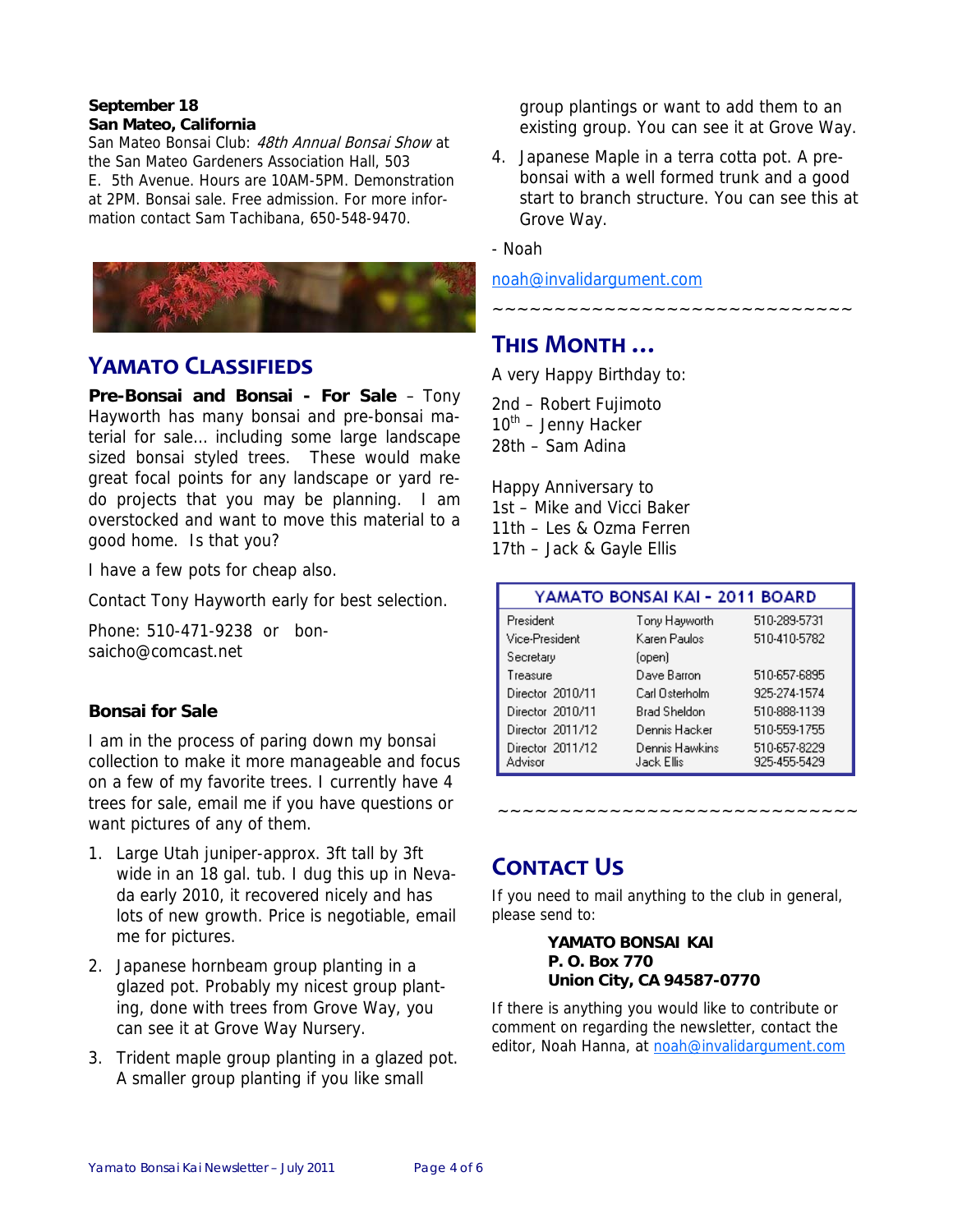If you have moved, or changed your email address, please notify Yamato Bonsai Kai, so that we may update our contact and mailing list information. Thank you.